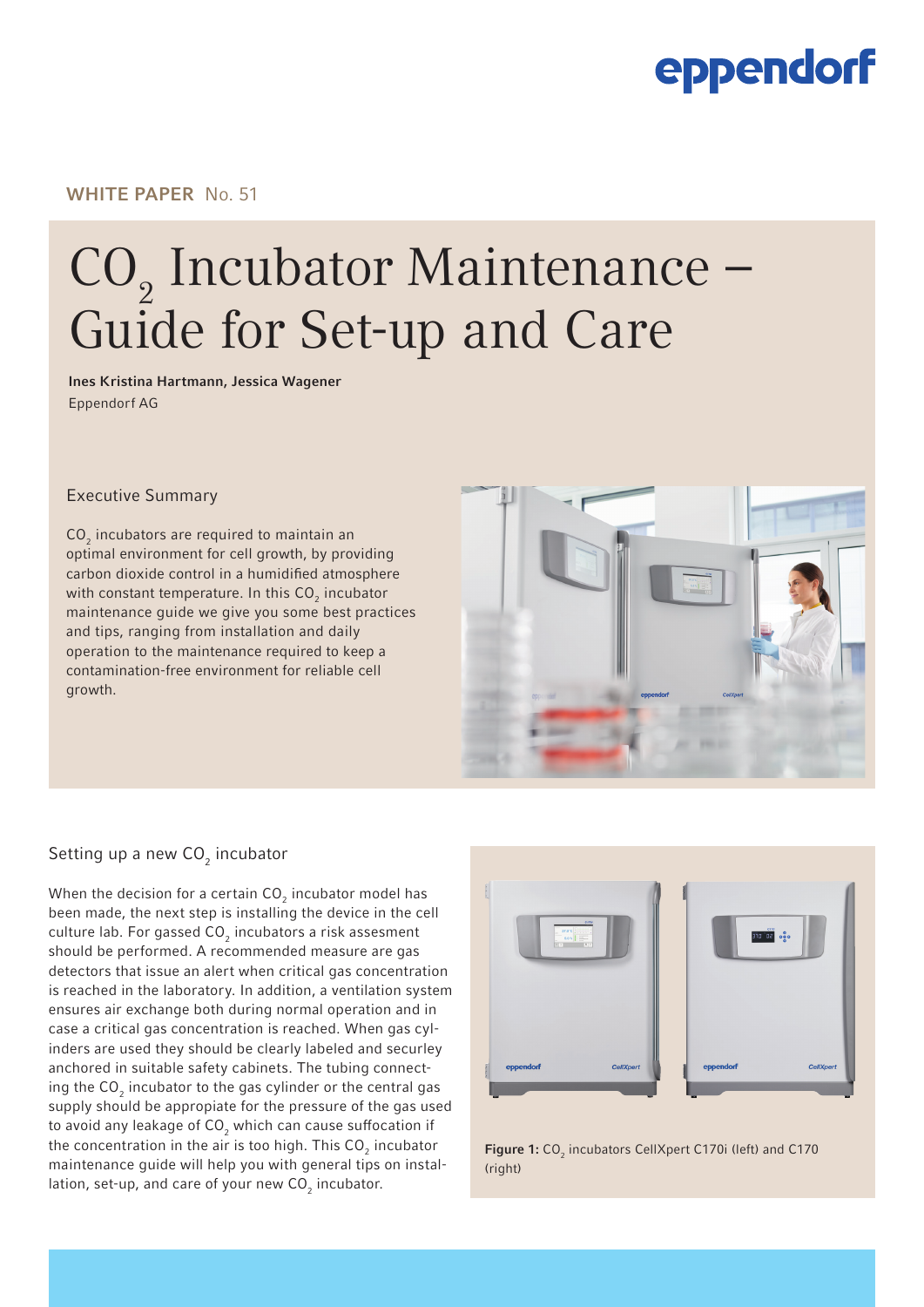Tips on installation and initial set-up\*

- $>$  Avoid placing your CO<sub>2</sub> incubator in direct sunlight, or close to vents, air-conditioning ducts or the exhaust of heat- or cold-generating equipment, as these can interfere with chamber conditions. Follow manufacturer's specifications on allowable room temperature to facilitate stable incubation at 37 °C.
- $>$  Do not place your CO<sub>2</sub> incubator directly on the floor. Use abase with casters, which offers not only the possibilities of flexible movement and improved access to the back side for cleaning and service, but also keeps the unit away from dust and dirt on the floor that can enter when opening the door.
- $>$  Position the CO<sub>2</sub> incubator to allow clearance for opening the door, access to the  $CO_2$  sampling port (if an external gas analyzer is used to measure gas concentration), and access to any other port.
- > Gas connections: Gas connection set-up depends on the manufacturer, so follow instructions in the operating manual. We recommend gas quality of 'high grade' (>99.5 %) for gas supplies. In some regulated fields, medical grade gas is required.
- $>$  Initially clean and disinfect the CO<sub>2</sub> incubator interior and shelves, and other chamber equipment. Install all internal components and make sure your incubator is level, with the help of a small water level placed on the second shelf of the incubator. Level the  $CO<sub>2</sub>$  incubator by adjusting the feet or the base of stacking stand, according to the manufacturer's instructions. Don't forget to lock the leveling feet in place by tightening the locking nuts on each foot!
- $>$  Run the automatic self-sterilization program, if your CO<sub>2</sub> incubator is equipped with one.
- > Fill the water tray with warm sterile distilled water, adjust the program set-points if required, and leave the  $CO<sub>2</sub>$ incubator running for at least two hours (preferably overnight) to allow conditions to stabilize. Your incubator is now ready for use!

\*Please note that following tips are general tips and do not replace reading the user manual [8] when installing a new unit in the lab.

### Proper handling and cleaning of  $CO<sub>2</sub>$  incubators

- > To keep the risk of introducing contamination into the CO<sub>2</sub> incubator as low as possible, only touch the incubator with fresh or disinfected gloves.
- > Keep your CO $_2$  incubator contents organized to easily relocate cells and to avoid long and frequent door openings. This reduces the risk of air-borne microorganisms to enter the incubator chamber. Depending on the routine in your lab there are different ways to organize the incubator contents (Fig. 2).



**Figure 2:** Organize your CO<sub>2</sub> incubator. Depending on the routine in the laboratory there are different ways to organize incubator contents to reduce the risk of contamination (A) Dedicated incubators for keeping cell lines and primary cells separately, (B) Dedicated shelves for different cell lines, (C) Dedicated shelves for different operators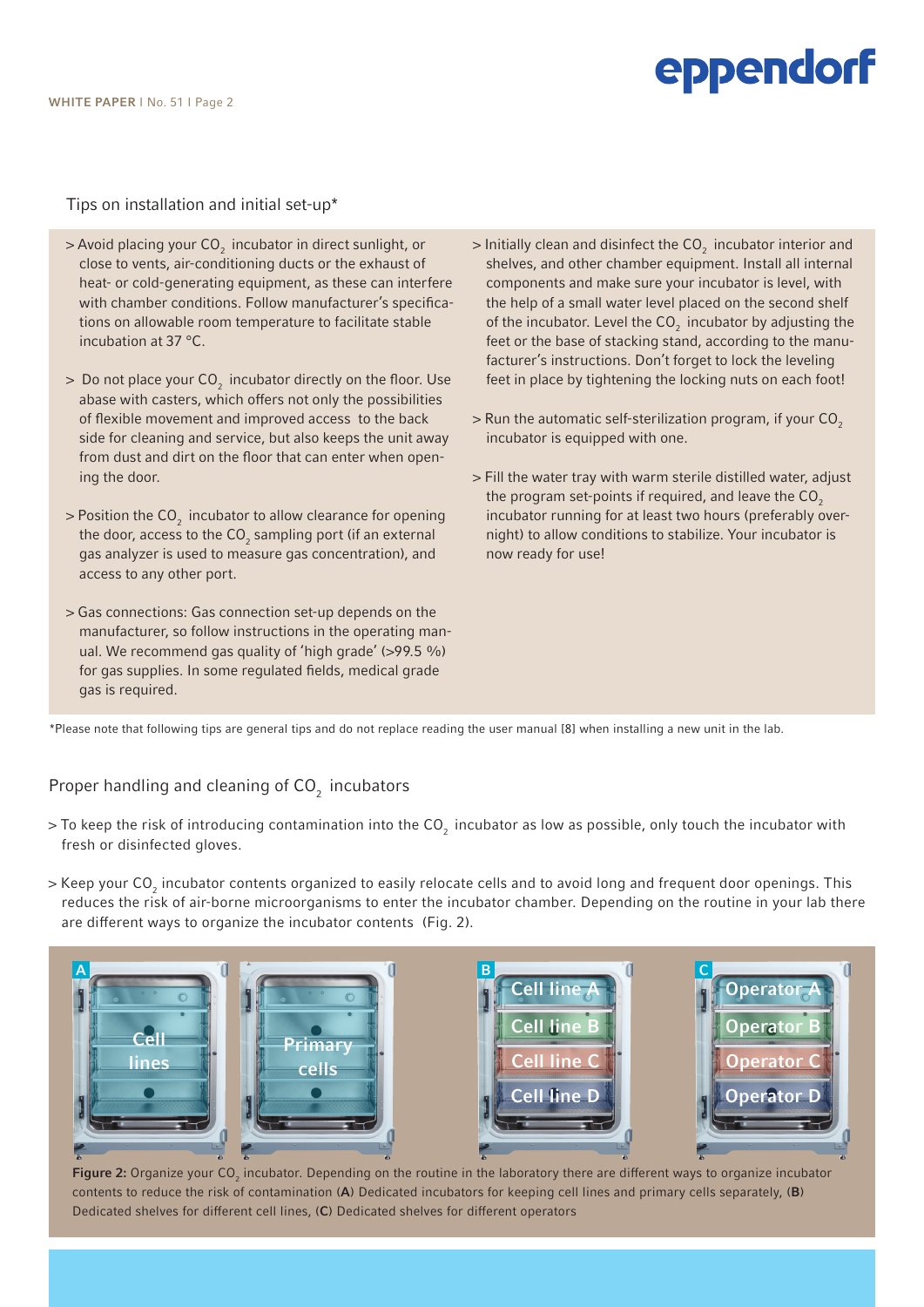> A regular cleaning schedule for your CO<sub>2</sub> incubator prevents contaminations within the environment for your cells. We offer suggestions below, but please decide on frequencies according to your own risk management policies, as they depend on multiple factors, including the number of users, their aseptic skills, and the probability that the cells are contaminated.

**Daily:** Inspect  $CO<sub>2</sub>$  incubator contents! Remove and disinfect any spills immediately with 70 % Ethanol or Isopropanol. Prefer wipe to spray disinfection. This prevents the formation of aerosols which may be harmful to you and your cells, and enables complete wetting of the surface for proper disinfection.

Weekly: Replace water in water tray, and clean and wipe disinfect the tray using alcohol 70 %. Most suppliers recommend sterile distilled water.

Monthly: Once a month, up to every 6–8 weeks, empty the CO $_2$  incubator fully. Using a lint free cloth, clean the chamber interior with soapy water and rinse with water, followed by wiping the surfaces with alcohol 70 % or an equivalent non-corrosive disinfectant. If you have a CO<sub>2</sub> incubator with many hidden corners, fissures, ducts, or seams, you should pay special attention to these areas, as germs can hide there.

Clean and disinfect the removed shelves and racking similarly. Clean, as well, the exterior of the  $\mathsf{CO}_2$  incubator, especially the surfaces you touch, like the doors. Take care to keep the solutions from coming into contact with any mains electrical outlets or assemblies. If your  $CO<sub>2</sub>$ incubator is equipped with an automatic disinfection program, first reinstall all parts that can withstand the disinfection program. Check if all sensors can stay inside. Keep the HEPA filter out if the unit is equipped with one. Then run the disinfection program overnight, following the manufacturer's instructions.

Every 6 months: Replace the HEPA filter if your unit is equipped with one.

Annually: Service should be done at least once a year by an authorized service engineer. Suppliers offer flexible service performance plans and contracts according to your needs, from basic checks of sensors and functional parts up to replacement of worn parts. (For Eppendorf Service packages please visit [www.eppendorf.com/incubator-service\)](http://www.eppendorf.com/incubator-service)

### CO<sub>2</sub> Incubator Maintenance - References

[1] Operating Manual Eppendorf  $CO<sub>2</sub>$  incubators. [www.eppendorf.com/co2-incubators](http://www.eppendorf.com/co2-incubators)



**Figure 3:** Modern  $CO<sub>2</sub>$  incubators have clear step-by-step instructions for standardized cleaning procedures to be carried out before sterilization at high temperatures. To further reduce the probability of user errors the process should be sensor supported.

[See here for more information](http://eppendorf.com/c170i)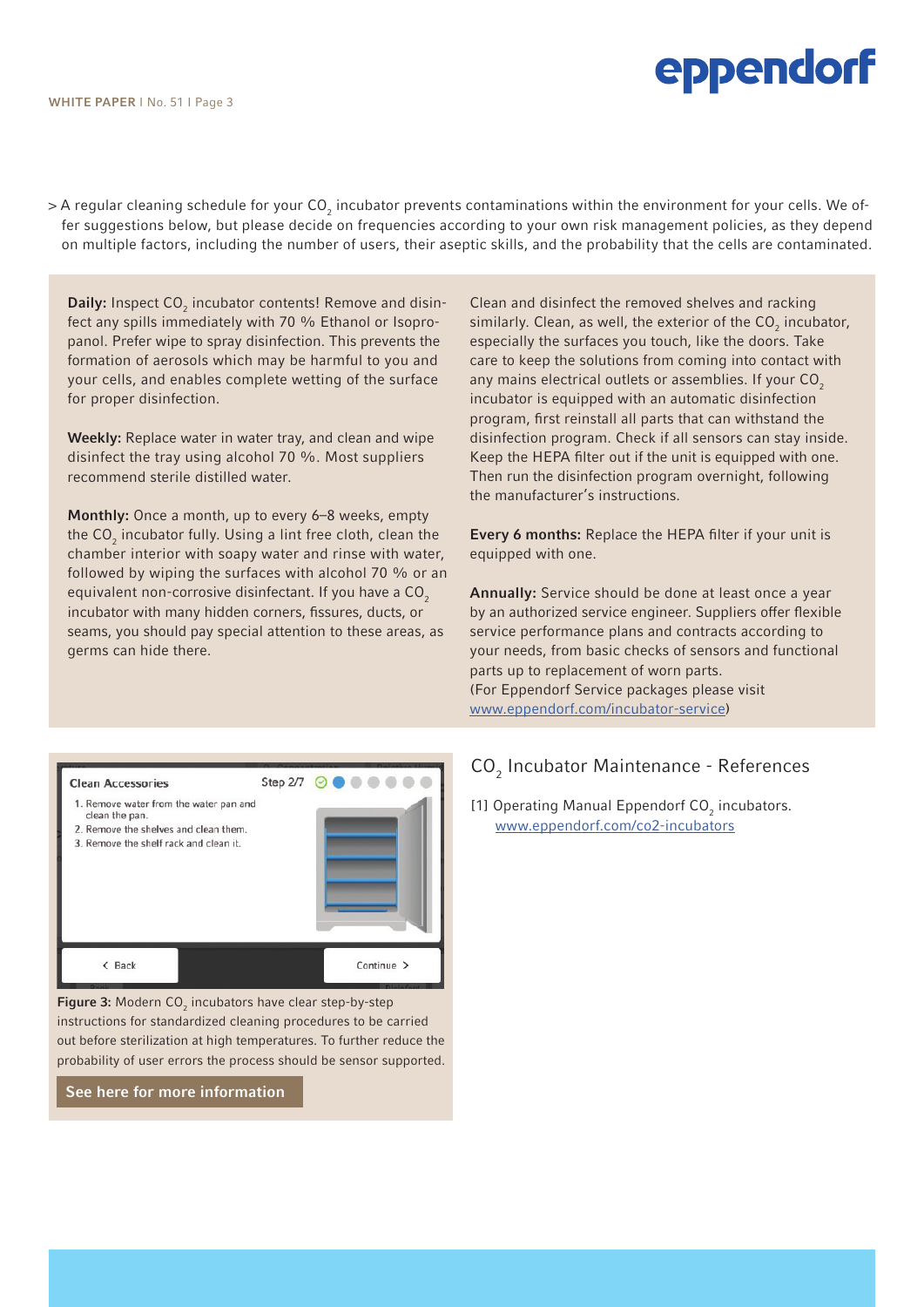## $\mathsf{CO}_2$  Incubator Maintenance – Further Resources





**Video:** <u>Your CO<sub>2</sub> [incubator: How to minimize atmosphere disruptions - Cell Culture Do's](https://bit.ly/3h8QEhE) </u>





**Video:** <u>How to correctly refill the water reservoir in your CO<sub>2</sub> Incubator - Cell Culture Do's </u> [and Don'ts](https://bit.ly/31zbFwx) 回家回



**White paper:**  $\underline{\text{CO}}_2$  [Incubators - Making the Best Choice for Your Lab](http://bit.ly/3aH2DAi)

¥О



White paper: CO<sub>2</sub> Incubator Temperature Control: What Is the Best Place For Your Cell [Culture Vessels?](https://bit.ly/2IZ4siL)

#### Visit www.eppendorf.com/co2-incubators

### About Eppendorf

Eppendorf is a leading life science company that develops and sells instruments, consumables, and services for liquid-, sample-, and cell handling in laboratories worldwide. Its product range includes pipettes and automated pipetting systems, dispensers, centrifuges, mixers, spectrometers, and DNA amplification equipment as well as ultra-low temperature freezers, fermentors, bioreactors, CO<sub>2</sub> incubators, shakers, and cell manipulation systems. Associated consumables like pipette tips, test tubes, microtiter plates, and disposable bioreactors complement the instruments for highest quality workflow solutions.

Eppendorf was founded in Hamburg, Germany in 1945 and has more than 3,000 employees worldwide. The company has subsidiaries in 25 countries and is represented in all other markets by distributors.

Your local distributor: www.eppendorf.com/contact Eppendorf AG · Barkhausenweg 1 · 22339 Hamburg · Germany eppendorf@eppendorf.com · www.eppendorf.com

#### www.eppendorf.com

Eppendorf®, the Eppendorf Brand Design, and CellXpert® are registered trademarks of Eppendorf AG, Hamburg, Germany.<br>All rights reserved, including graphics and images. Copyright © 2018 by Eppendorf AG, Hamburg, Germany.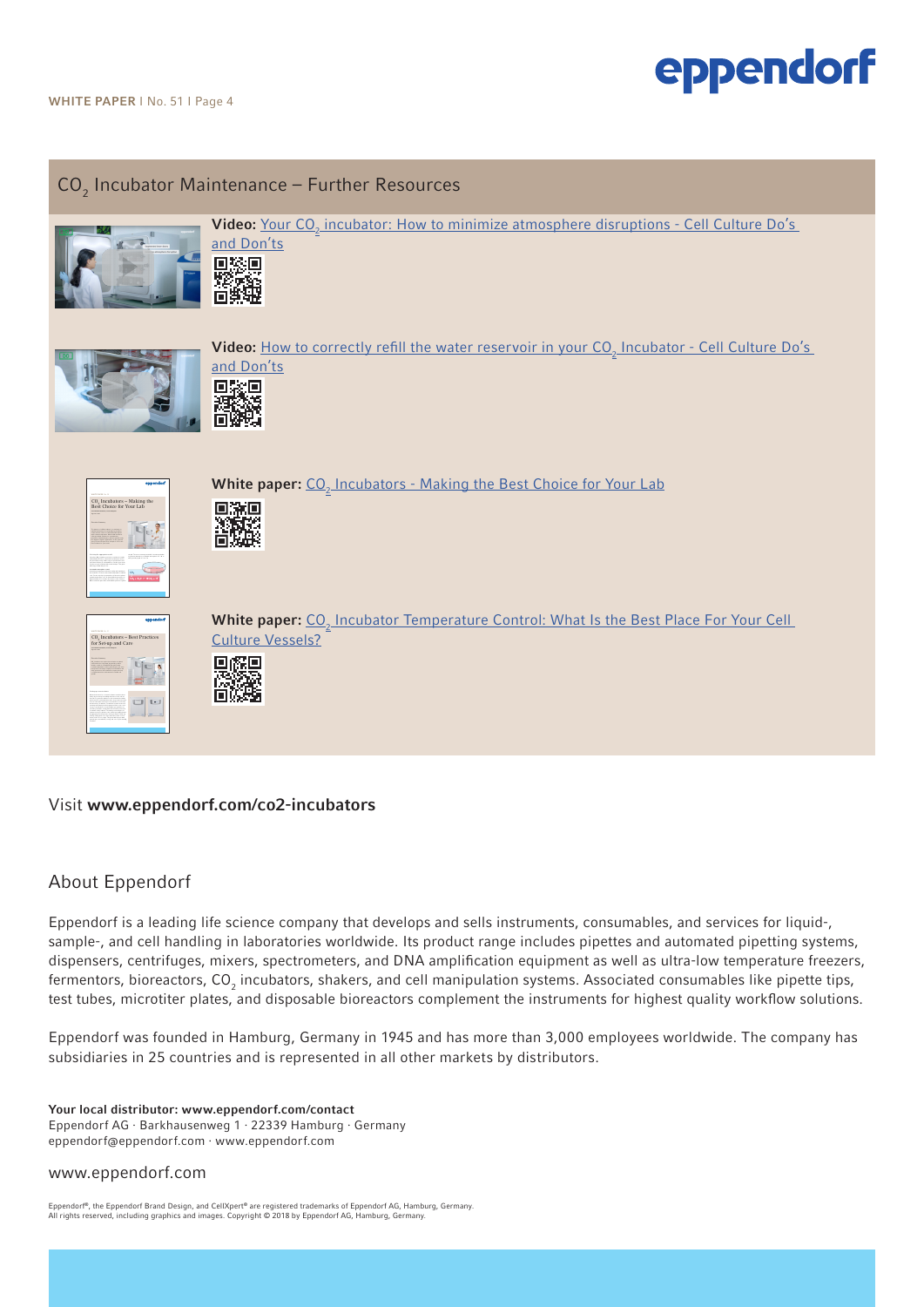

## How to Clean Your Incubator

## Best practices for  $CO<sub>2</sub>$  incubator cleaning



### General information

 Wear fresh gloves and avoid spray disinfection. Use lint-free cloth. ! For cleaning use a mild cleaning-detergent. Only use non-corrosive disinfection agents.

 If other than alcohol 70% (e.g. Ethanol, Isopropanol) is used, rinse ! with sterile distilled water followed by 70% alcohol afterwards.



For professional services please contact your local Eppendorf service at www.eppendorf.com/epServices

Your local distributor: www.eppendorf.com/contact Eppendorf AG · Barkhausenweg 1 · 22339 Hamburg · Germany eppendorf@eppendorf.com · www.eppendorf.com

### www.eppendorf.com/cellexperts

Eppendorf®, the Eppendorf Brand Design, and epServices® logo are registered trademarks of Eppendorf AG, Germany, New Brunswick™ is a trademark of Eppendorf AG, Germany, Galaxy® is a registered trademark of Eppendorf, Inc. All rights reserved, including graphics and pictures. Copyright © 2019 by Eppendorf AG. Order no.: AQ44811020/EN2/1T/0319/MCP/STEF





and chamber interior.\*





Start disinfection cycle, if available.\*\* When completed, refill water tray and return cultures.

- \* For chamber cleaning, place protective cover on gas sensors of Eppendorf Galaxy®  $CO<sub>2</sub>$  incubators and New Brunswick™ S41i  $CO<sub>2</sub>$  incubator shakers.
- \*\* Remove  $\mathsf{O}_2$  sensor from Galaxy CO<sub>2</sub> incubators before high temperature disinfection and reinstall afterwards. Reference Galaxy sensors from display before use.